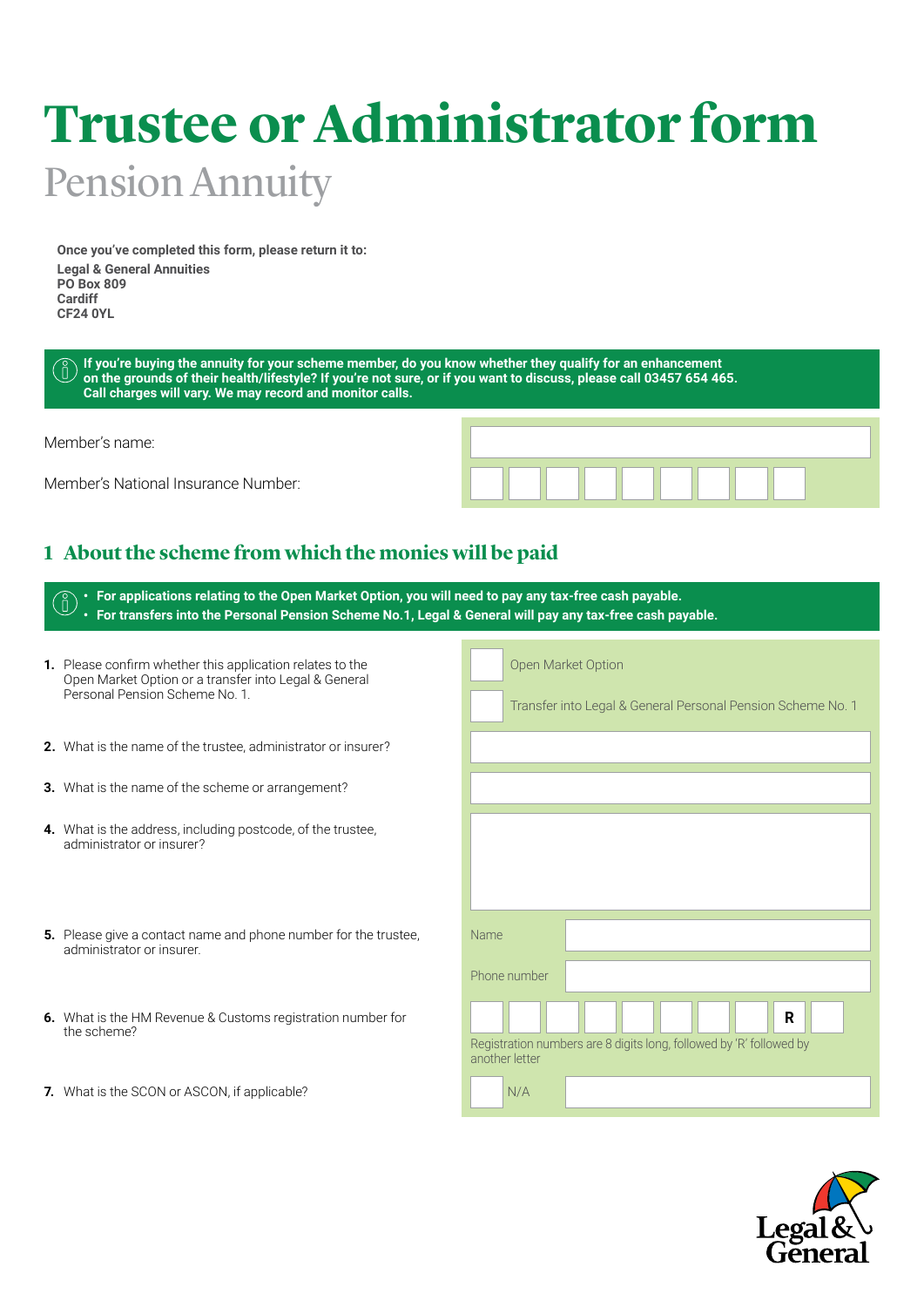## **1 About the scheme from which the monies will be paid (continued)**

- **8.** In whose name will the policy be issued? Only applies to the Open Market Option. For transfers into Legal & General Personal Pension Scheme No.1, the policy grantee and trustee is Legal & General so Fift trustee, please state the trustee's name<br>this question is not applicable. this question is not applicable.
- **9.** If the policy is to be issued in the name of the trustee, who do you want future correspondence to be addressed to?
- **10.**Is there a required start date for the annuity? Only applies to the Open Market Option. If there is no required start date, we will start the annuity payment as soon as we have received all necessary information and the payment.
- **11.** What is the percentage of the standard Lifetime Allowance being used up by the annuitant? Only applies to the Open Market Option. The percentage must include any cash sum being paid in association with the annuity.

### **2 About the transfer value or purchase amount**

- **1.** What is the total transfer value or purchase amount?
- **2.** Does this represent the full value of the existing plan?
- **3.** Is the transfer value or purchase amount in respect of a death of a member while in service?
- **4.** Do the Scheme rules or legislation require that any part of the annuity increases in payment? Only applies to the Open Market Option.
- **5.** From the sum given in question 1, what is the cash value of:

| If trustee, please state the trustee's name below |  |  |  |  |
|---------------------------------------------------|--|--|--|--|
|                                                   |  |  |  |  |
| <b>Trustee</b><br>Annuitant                       |  |  |  |  |
| <b>No</b><br>N/A<br>Yes                           |  |  |  |  |
| If 'yes', what is the required date?              |  |  |  |  |
| <b>MIM</b>                                        |  |  |  |  |
| %                                                 |  |  |  |  |
|                                                   |  |  |  |  |

N/A Annuitant Trustee

| £                                                                                                                         |           |  |     |  |  |
|---------------------------------------------------------------------------------------------------------------------------|-----------|--|-----|--|--|
|                                                                                                                           | <b>No</b> |  | Yes |  |  |
|                                                                                                                           | <b>No</b> |  | Yes |  |  |
|                                                                                                                           | <b>No</b> |  | Yes |  |  |
| If 'yes', please provide us with a split between pre and post April 1997<br>benefits where requested in question 5 below. |           |  |     |  |  |

| Non protected rights - please provide a total amount<br>or a split between pre and post April 1997 benefits | Total               | N/A               | £ |
|-------------------------------------------------------------------------------------------------------------|---------------------|-------------------|---|
|                                                                                                             | or Pre 6 April 1997 | N/A               | £ |
|                                                                                                             | Post 5 April 1997   | N/A               | £ |
| Section 9(2B) rights                                                                                        | Total               | N/A               | £ |
| 6. Has any tax-free cash already been paid?                                                                 | <b>No</b><br>N/A    | <b>Yes</b>        |   |
|                                                                                                             |                     | If 'yes' how much | £ |

#### **If you have answered 'yes' to question 6, Legal & General can only accept the application on an Open Market Option basis.**

 **7.** How much is the Guaranteed Minimum Pension (GMP), if this applies? Please enter the amount at both today's value and the amount at State pension age.

| <b>Pre 1988 GMP</b>                                      | N/A       | Post 1988 GMP                | N/A       |  |  |
|----------------------------------------------------------|-----------|------------------------------|-----------|--|--|
| In today's value                                         |           | In today's value             |           |  |  |
| F                                                        | each year | £                            | each year |  |  |
| Amount at State pension age*                             |           | Amount at State pension age* |           |  |  |
| f                                                        | each year | £                            | each year |  |  |
| * For GMP purposes this is age 60 for women, 65 for men. |           |                              |           |  |  |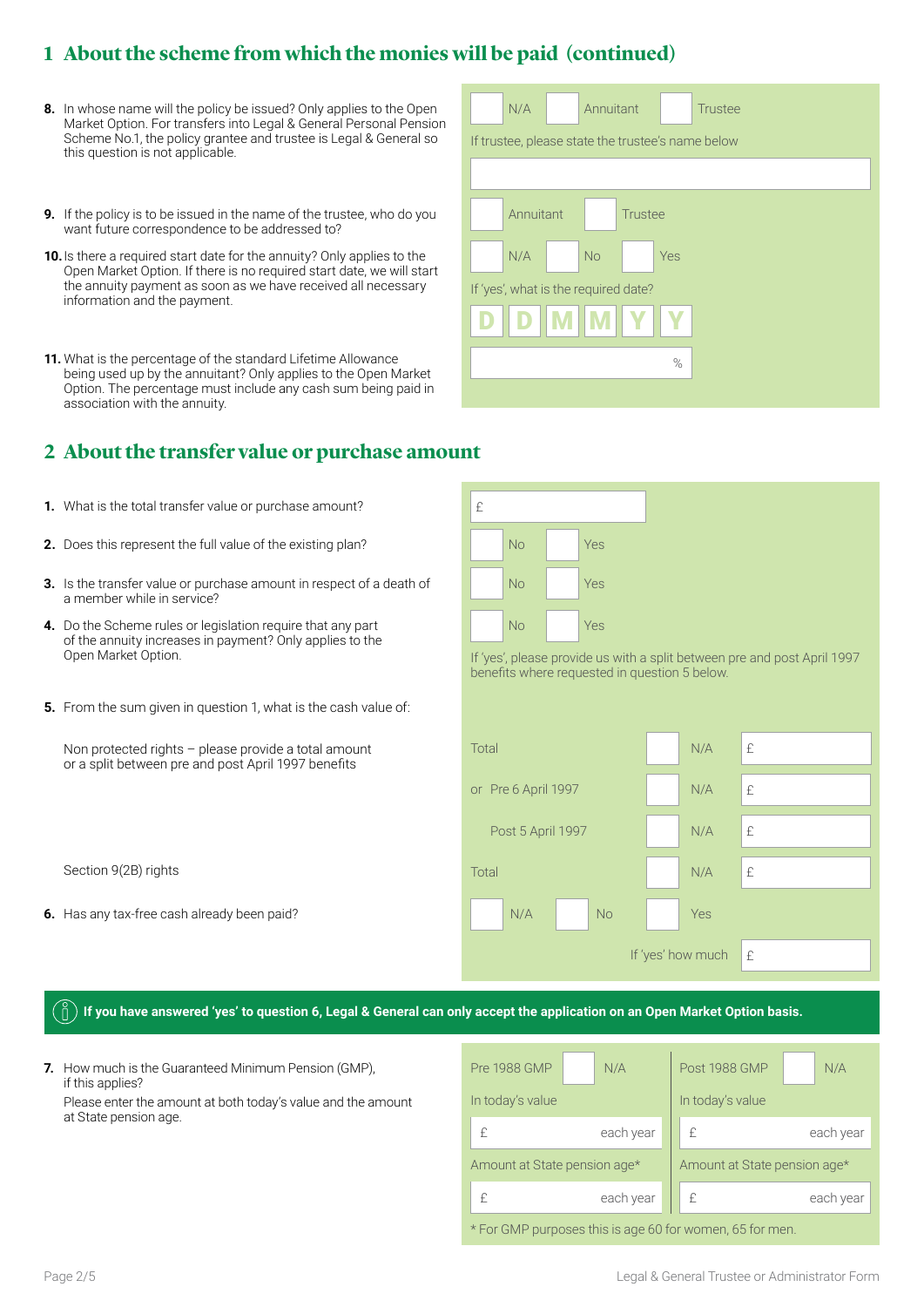## **3 About the scheme rules**

#### **Only applies to the Open Market Option.**

- **1.** Do the scheme rules impose a maximum on the amount of pension income to be provided?
- **2.** If 'yes', what is the maximum annual pension income at today's date?
- **3.** What is the maximum annual pension income for a spouse, registered civil partner or dependant at today's date?

## **4 About the pension and divorce**

- **1.** Does this application relate to a pension credit?
- **2.** If 'yes', does the pension credit arise from benefits which were already in payment?
- **3.** If 'no', is there an attachment order in force in respect of the pension to which the payment in question 1 relates?

#### **5 Trustee payment instruction**

**Only applies if the payment is going to the trustee AND the application relates to the Open Market Option.**  ň

**1.** Does this part apply to you? No Yes If 'no' go straight to Part 6

I No Yes N/A £ each year £ each year

| No        | Yes                               |
|-----------|-----------------------------------|
| <b>No</b> | Yes                               |
| <b>No</b> | Yes If 'yes', supply copy wording |

 If 'yes' please complete your details below.

| Name of bank or building society |  |
|----------------------------------|--|
|----------------------------------|--|

| Address                                      |  |  |  |  |  |  |
|----------------------------------------------|--|--|--|--|--|--|
|                                              |  |  |  |  |  |  |
|                                              |  |  |  |  |  |  |
|                                              |  |  |  |  |  |  |
|                                              |  |  |  |  |  |  |
| Postcode                                     |  |  |  |  |  |  |
| Sort code                                    |  |  |  |  |  |  |
| Account number                               |  |  |  |  |  |  |
| Account holder's name                        |  |  |  |  |  |  |
|                                              |  |  |  |  |  |  |
| Building society roll number (if applicable) |  |  |  |  |  |  |
|                                              |  |  |  |  |  |  |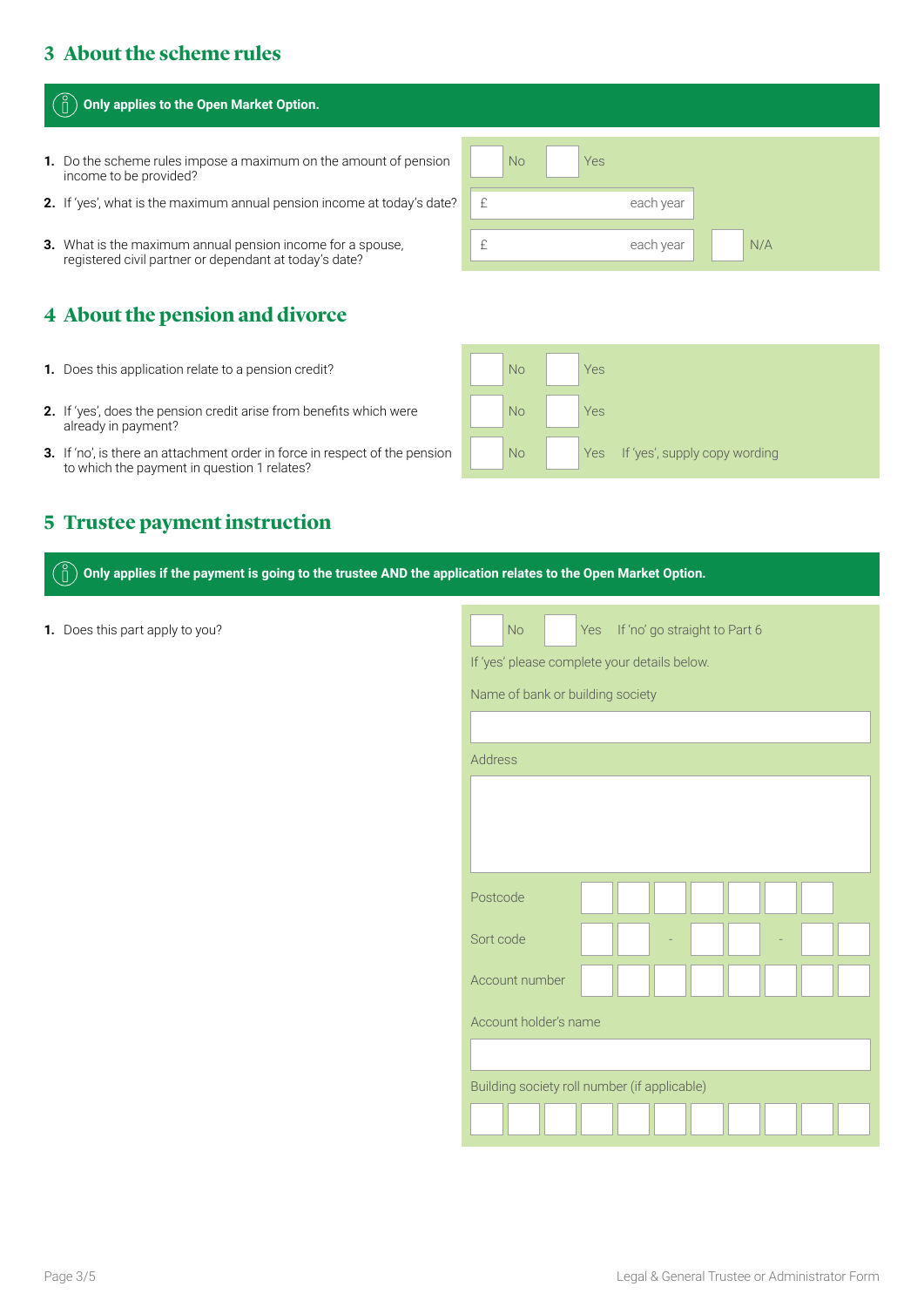## **About the payment method**

 **1.** How is the transfer or purchase money to be paid to Legal & General? Legal & General would prefer you pay by direct credit.  If paying by telegraphic transfer or direct credit, also indicate the date on which the payment will be made.



### **Declaration**

**The declaration must be read and signed by the trustee or administrator of the originating scheme.** 

#### **All applicants**

 We declare that the information provided is full and accurate to the best of our knowledge. We confirm that the member's benefits are within their Lifetime Allowance, or that any Lifetime Allowance charge has been calculated and paid by us and no further charge is due.

#### **Only applies to applications relating to Open Market Option**

 We agree that the full terms and conditions of the policy(ies), a copy of this application form and a copy of the chosen quote(s) will be available to the owner of the policy(ies).

 Where the annuity is to be paid directly by Legal & General to the annuitant, we authorise and request Legal & General to deduct any tax due from the annuity in accordance with instructions from the appropriate Inspector of Taxes, and to account to the Inspector of Taxes for any tax so deducted.

 We declare that the information given complies with the provisions of the scheme or policy from which the purchase amount has arisen.

 We confirm that the amount of any Guaranteed Minimum Pension (GMP) is correct. If the GMP liability is greater than that notified in this application, then the liability remains with the trustees or administrator.

 We agree that where the policyholder is the trustee or administrator, responsibility for ensuring that (where applicable) scheme maximum benefit limits are not infringed remains with the trustee or administrator.

 We agree that where the policyholder is the annuitant, Legal & General's liability is limited to the annuity that will be bought and that if any further liability arises then that remains with the trustee or administrator.

 We confirm that our scheme or policy has been registered with, or approved by, HM Revenue & Customs under the reference number quoted.

 If available, we have paid any cash sum required by the annuitant and understand that Legal & General will not pay any part of the purchase amount in cash form.

 We request or acknowledge that Legal & General pay an annuity to the scheme member or policyholder on the basis set out in their application form and in the chosen quote.

 After accepting this application, Legal & General agrees to pay an annuity in accordance with the basis given in this application.

#### **On behalf of the trustees or administrators of the originating scheme or contract**